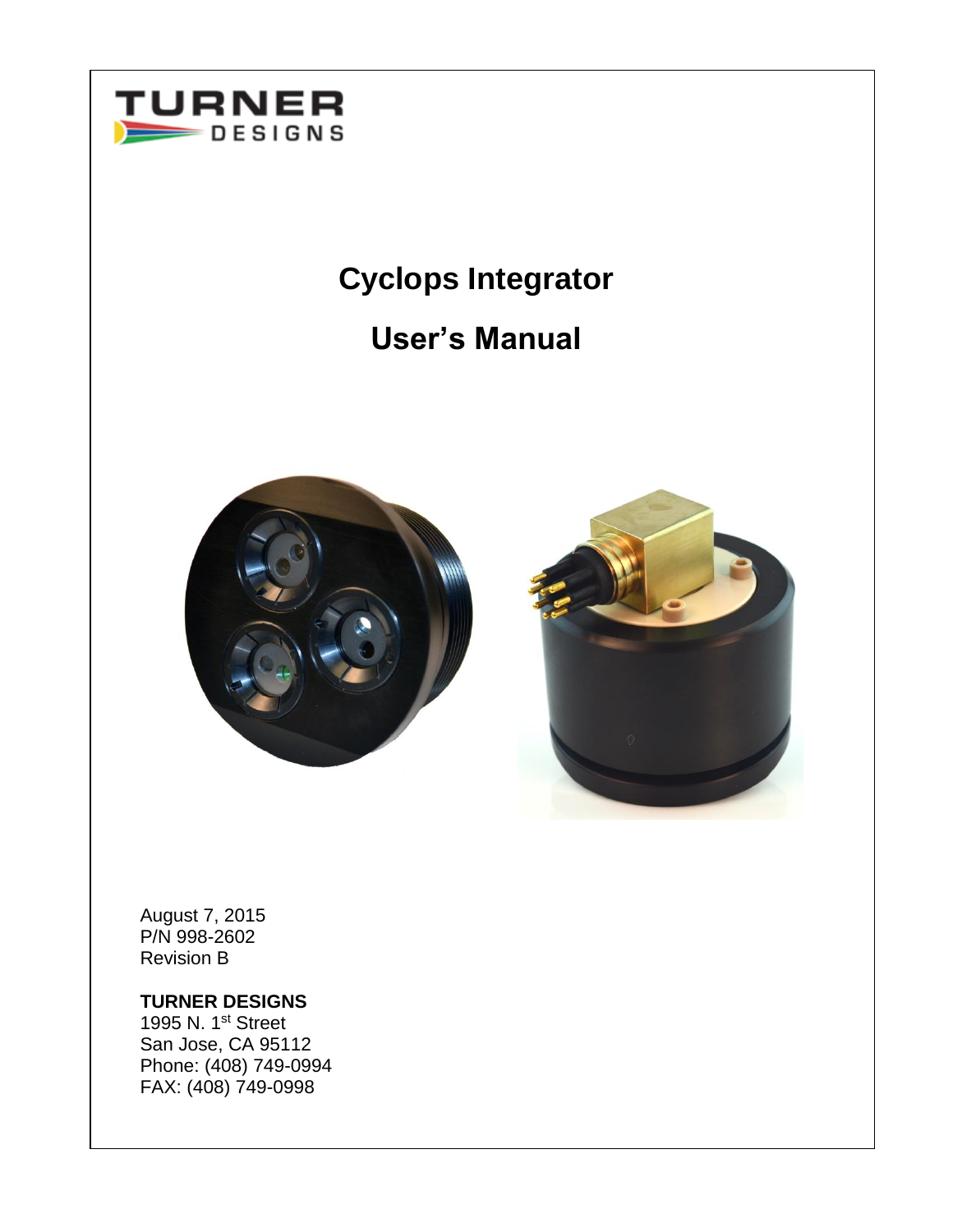# **Table of Contents**

| 1.                   | <b>Introduction</b><br>1.1<br>Description<br>1.2<br>Sensors<br>1.3<br>Accessories<br>1.4 Engineering Units<br>Data Stream<br>1.5                                                                                           | 4<br>$\overline{4}$<br>4<br>4<br>$\overline{4}$ |
|----------------------|----------------------------------------------------------------------------------------------------------------------------------------------------------------------------------------------------------------------------|-------------------------------------------------|
| 2.                   | <b>Setup and GUI Controls</b><br><b>Functional Test Setup</b><br>2.1<br><b>GUI Controls</b><br>$2.2^{\circ}$                                                                                                               | 5<br>6                                          |
| 3.                   | <b>Calibration</b><br>3.1<br>Raw Fluorescence Mode<br>3.2 Raw Fluorescence Blank Subtracted Mode<br>3.3 Direct Concentration Mode<br>3.4<br><b>Reporting Calibration Values</b><br>3.5<br><b>Clearing All Calibrations</b> | $\overline{7}$<br>$\overline{7}$<br>8<br>8<br>8 |
| 4.                   | Integration                                                                                                                                                                                                                | 10                                              |
| 5.                   | <b>Maintenance and Warranty</b><br>5.1<br>Maintenance<br>5.1.1<br>Rinsing<br>5.1.2 Optics<br><b>Warranty Terms</b><br>5.2<br>5.3 Warranty Service<br><b>Out of Warranty Service</b><br>5.4                                 | 11<br>11<br>11<br>11<br>12<br>12                |
|                      | <b>Appendix</b>                                                                                                                                                                                                            |                                                 |
| Α.<br>В.<br>C.<br>D. | <b>Specifications</b><br><b>Wiring Guide</b><br><b>Recommended Lab Practices for Cyclops Integrator Calibration</b><br><b>Temperature Compensation, Linear Range and Quenching</b>                                         | 13<br>14<br>15<br>16                            |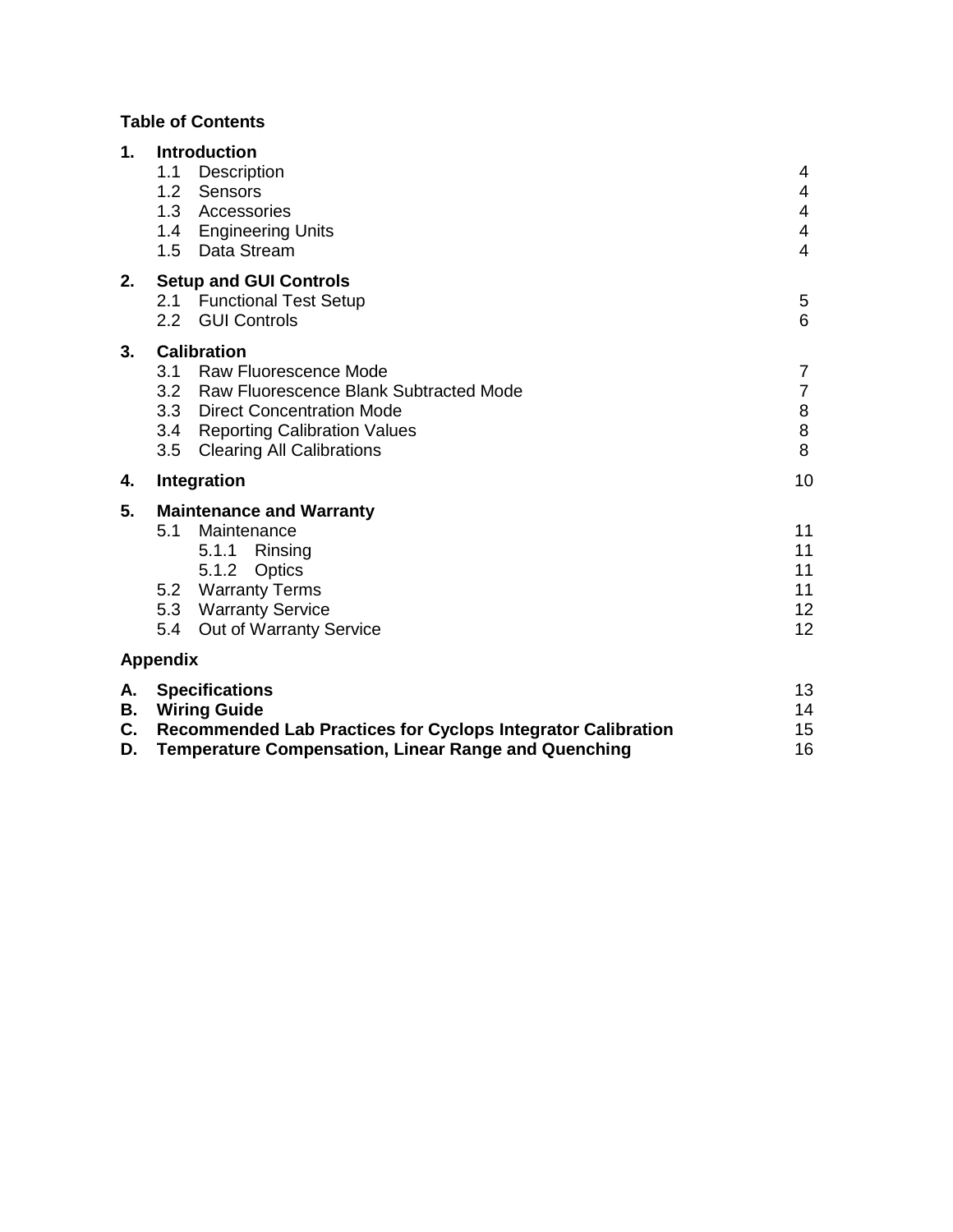

## **WASTE ELECTRICAL AND ELECTRONIC EQUIPMENT (WEEE) DIRECTIVE**

Turner Designs is in the business of designing and selling products that benefit the well-being of our environment. Accordingly, we are concerned with preserving the surroundings wherever our instruments are used and happy to work with customers by complying with the WEEE Directive to reduce the environmental impact resulting from the use of our products.

#### **WEEE Return Process:**

To arrange the return of an end-of-life product, proceed as follows:

If you purchased your instrument through a Turner Designs Distributor please contact your local representative. They will instruct you where to return the end-of-life product.

If you purchased your instrument directly from Turner Designs please contact Turner Designs Customer Service

By Phone: 1-408-212-4041 or Toll Free: (877) 316.8049

By Email: Customer Service at [support@turnerdesigns.com](mailto:support@turnerdesigns.com)

Turner Designs will provide a WEEE RMA Number, a Shipping Account Number, and a Ship to Address. Package and ship the product back to Turner Designs.

The product will be dealt with per Turner Designs' end-of-life recycling program in an environmentally friendly way.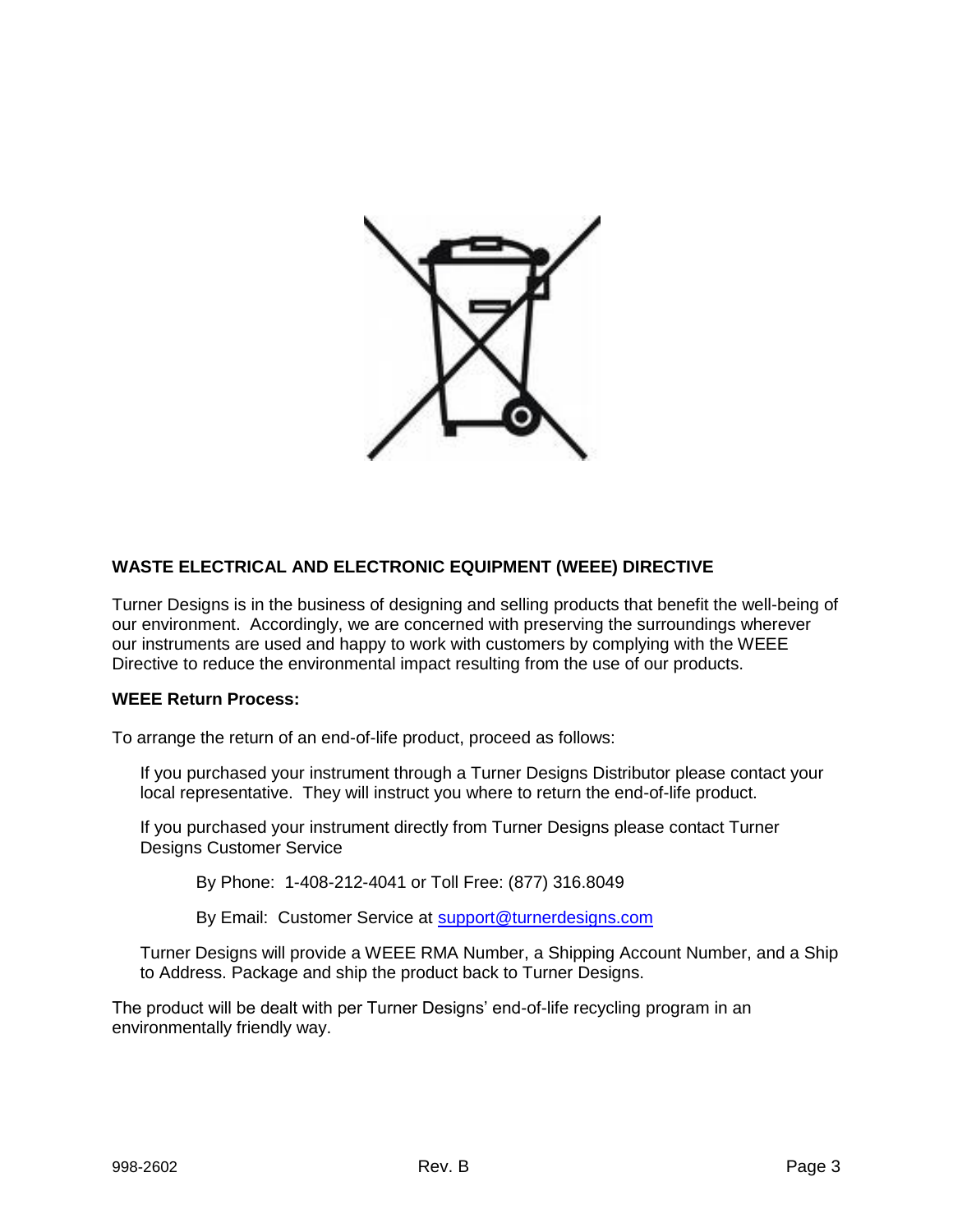## **1. Introduction**

### 1.1 Description

The Cyclops Integrator provides a package optimized for integrating Cyclops sensors into vehicles. One, two, or three optical sensors ranging from deep ultraviolet to infrared can be mounted with the Cyclops Integrator electronics in a very compact footprint. Submersible to 1000m, the Cyclops Integrator is available with or without a watertight housing.

#### 1.2 Sensors

The sensor(s) configured with the Cyclops Integrator are *in situ* sensors that detect relative fluorescence of specific fluorophores in water. They use solid state optoelectronics, an LED-based light source, a photodiode for detection of fluorescence, and interference filters for maximizing or selecting fluorophores of interest. The sensors have low power consumption and superior signal stability. Sensors are factory-installed in the Cyclops Integrator package and cannot be changed or reconfigured for different applications once the package is assembled and received by the customer.

#### 1.3 Accessories

- ◆ Anti-fouling Copper Tape (5 sets) P/N 2600-506
- ◆ Solid Secondary Standard Cap P/N 2600-900
- Solid Secondary Standard (SSS) for *in vivo* Chlorophyll, Phycocyanin, Phycoerythrin, Rhodamine, and Fluorescein P/N: 2600-901. *See Accessory Instructions on the USB Flash Drive for more information.*
- Solid Secondary Standard (SSS) for UV Sensors CDOM/FDOM, Optical Brighteners, Tryptophan, Refined Fuels and Crude Oil P/N: 2600-902. *See Accessory Instructions on the USB Flash Drive for more information.*

### *Note: Solid Secondary Standard not available for turbidity.*

1.4 Engineering Units

The engineering units reported by the installed sensors are Relative Fluorescence Units (RFU). The RFU signal is proportional to the amount of fluorescence detected by the sensor. In other words, high RFU values represent a high amount of fluorescence detected and low RFU values mean there is a low amount of fluorescence detected. Customers have the option of calibrating their sensors using known standards for the purpose of converting RFU to actual concentration estimates.

1.5 Data Stream

A few seconds after power is supplied to the Cyclops Integrator, data will stream at a rate of once per second. The data stream can be captured by any data logger capable of capturing ASCII data. The Cyclops Integrator is not capable of storing data in memory; it is only capable of streaming data out to a third-party data logger.

### *Note: Any data that are not captured by third-party data loggers cannot be retrieved.*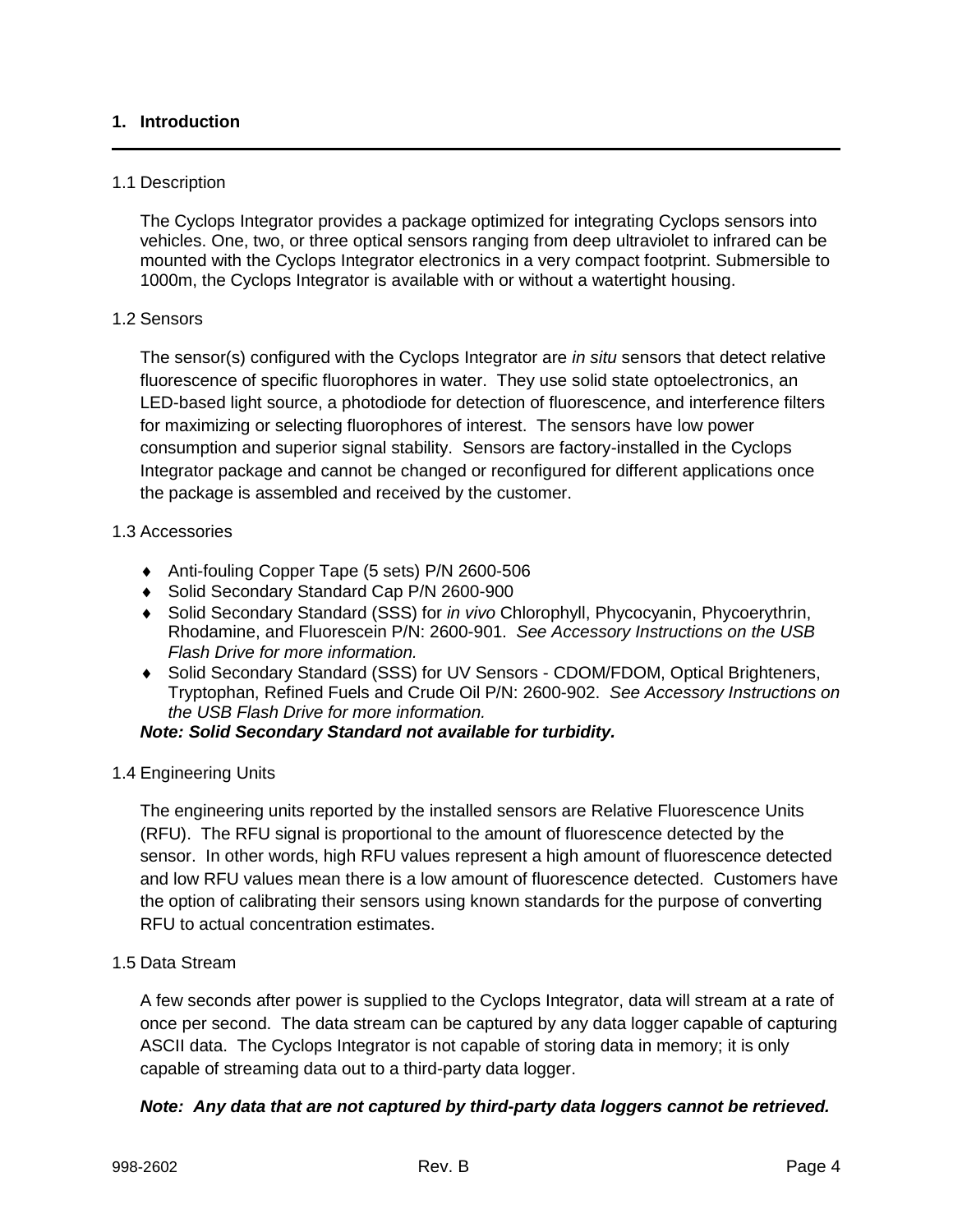## **2. Setup and GUI Controls**

#### 2.1 Functional Test Setup

The Cyclops Integrator with a watertight housing has an 8-pin bulkhead connector. You will use Continuous Data Cable P/N 2200-160 and 12V DC Power Supply P/N 159-0191. For Cyclops Integrator without a watertight housing you will use Interface Cable P/N 2600-160 and 12V DC Power Supply P/N 159-0191. Follow the steps below to connect the Cyclops Integrator to your computer for functional testing and calibration.

1) For Cyclops Integrator without a watertight housing connect Interface Cable P/N 2600- 160 to the Cyclops Integrator sensor control board connector as shown below. For Cyclops Integrator with a watertight housing you will connect Continuous Data Cable P/N 2200-160 to the 8-pin bulkhead connector.



2) Connect the cable's serial plug to your computer's serial port, or USB using a Serial to USB cable adaptor if a serial port is not available.

## *NOTE: HyperTerminal is not included in Windows 7 or later operating system. If HyperTerminal is not available you can contact [Support@TurnerDesigns.com,](file:///C:/Users/Kathleen/Documents/Redlines/998-2602%20CI%20Manual/Support@TurnerDesigns.com) or use another similar terminal program.*

- 3) On a MicroSoft Windows computer, open the HyperTerminal program. Start  $\rightarrow$  All Programs  $\rightarrow$  Accessories  $\rightarrow$  Communications  $\rightarrow$  HyperTerminal
- 4) Establish a connection in HyperTerminal using the following port settings:

|                                               | Port Settings         |
|-----------------------------------------------|-----------------------|
| Bits per second: 9600                         | Bits per second: 9600 |
| Data bits: 8                                  | Data bits: 8          |
| Parity: None                                  | Parity: None          |
| Stop bits: 1                                  | Stop bits:  1         |
| Flow control: None<br>Click Apply and then OK | Elow control: None    |
|                                               | B <sub>1</sub>        |
|                                               | <b>OK</b><br>Cance    |

**COM4 Properties** 

 $|?|X|$ 

 $\overline{\phantom{a}}$  $\overline{\phantom{a}}$  $\overline{\phantom{a}}$  $\overline{\mathbf{r}}$ т

tore Defaults

Apply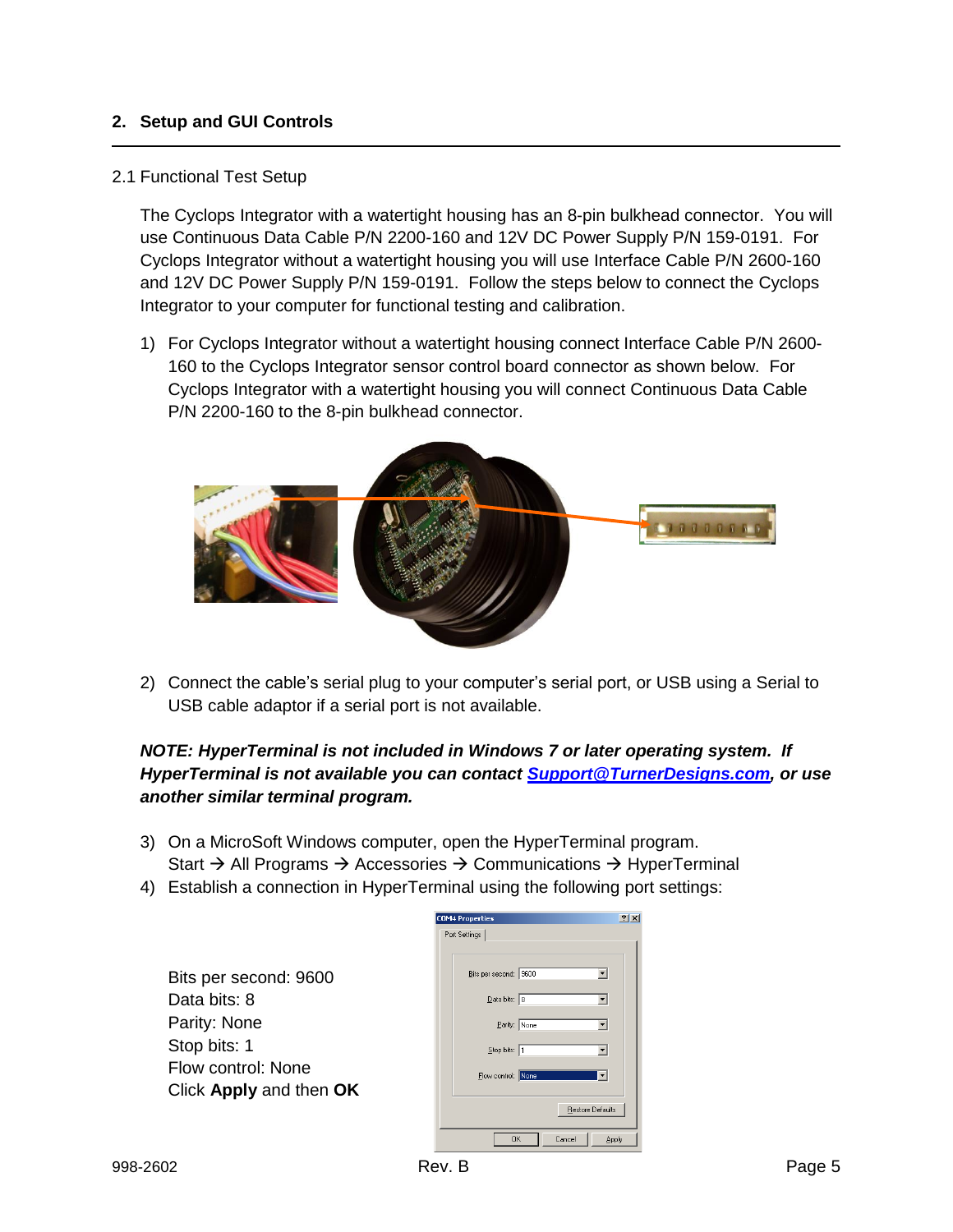5) Once the HyperTerminal displays it is connected, supply power to the Cyclops Integrator sensor control board by connecting the cable to 12V DC Power Supply P/N 159-0191.

## 2.2 GUI Controls

After supplying power to the Cyclops Integrator sensor control board, hold a white sheet of paper in front of the sensor face to determine if the sensor is functioning.

| <b>Application</b>            | <b>Light Source Color</b>     |
|-------------------------------|-------------------------------|
| In Vivo Chlorophyll           | <b>Blue</b>                   |
| Turbidity                     | Infra Red (No Color)          |
| Phycocyanin                   | Yellow-Orange                 |
| Phycoerythrin                 | Green                         |
| Fluorescein                   | <b>Blue</b>                   |
| Rhodamine                     | Green                         |
| <b>CDOM/FDOM</b>              | Ultra Violet (No Color)*      |
| <b>Refined Oils and Fuels</b> | Deep Ultra Violet (No Color)* |
| Crude Oil                     | Ultra Violet (No Color)*      |
| <b>Optical Brighteners</b>    | Ultra Violet (No Color)*      |
| <b>PTSA</b>                   | Ultra Violet (No Color)*      |

*\*Do not look directly at the optics. Ultraviolet light can be damaging to the eyes.*

You should see a blue light emitted from the paper if checking a UV sensor. There will be no observable light emitting from the Turbidity sensor. Data will stream a few seconds after power is supplied. To stop data streaming and access GUI controls, type 'cal' and press enter on the Hyperterminal screen while data are streaming. The Main Menu should display 7 options, numbered 1-7.

- 1. Set Blank for All Sensors
- 2. Calibrate Sensor 1
- 3. Calibrate Sensor 2
- 4. Calibrate Sensor 3
- 5. Report Calibration Values
- 6. Clear All Calibrations
- 7. Exit Program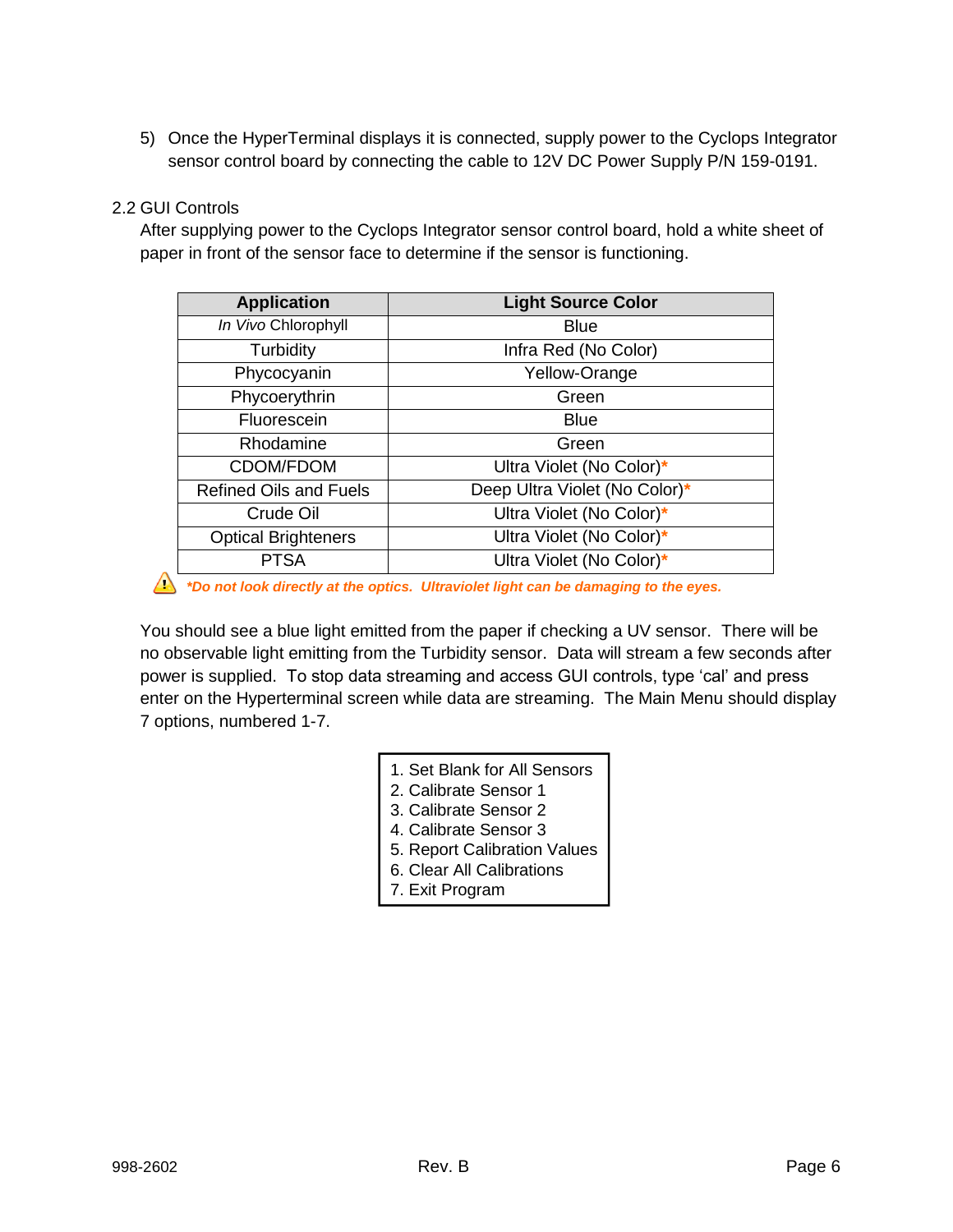## **3. Calibration**

Cyclops Integrator sensors are *in situ* instruments that read relative fluorescence of fluorophores in water and report qualitative data. Relative Fluorescence Units can be converted to actual concentration estimates using standards of known concentrations. However, the qualitative nature of these measurements allows for inaccuracies in the estimation of concentrations even for calibrated units.

### *Note: If no calibration is performed, data output from the Cyclops Integrator are reported as RFU.*

3.1 Uncalibrated - Raw Fluorescence Mode

Values in the Raw Fluorescence Mode are referred to as "Raw or Relative Fluorescence Units" (RFU). It is important to note that these values are not blank subtracted or scaled to a standard; they are relative values.

3.2 Raw Fluorescence Blank Subtracted Mode

Values in the Raw Fluorescence Blank Subtracted Mode are noted as RFUB. It is important to note that these values are blank subtracted but are not scaled to a standard; they are relative values.

When data is streaming, type "CAL" and press enter to get to the Main Menu.

From the Main Menu type '1' and press enter; you will be prompted to put the Cyclops Integrator's sensor face in blank solution and press enter when ready.

*Note: Extra care must be taken to avoid getting any of the electronics wet. Only the face of the sensor should be submerged. Covering the open end of the CI housing with a plastic bag and securing to the threaded section with a rubber band will help minimize the impact of accidental splashes.*

Enter Selection>>1 Place all sensors in blank solution, press <ENTER> when ready or <ESC> to go back to the Main Menu

Refer to Appendix C - Recommended Lab Practices for Cyclops Integrator Calibration.

### *Note: A blank solution is a solution without the fluorophore of interest (i.e. deionized water, artificial water, or filtered water). Ensure the optical face is free of air bubbles.*

As the blank values are being set they will appear on the screen for each gain and sensor. At the end you will be prompted to save the blank values.

> Reading sensor 1, gain 1X, please wait...Press <ESC> to stop/cancel Reading sensor 1, gain 10X, please wait...Press <ESC> to stop/cancel Reading sensor 1, gain 100X, please wait...Press <ESC> to stop/cancel…

**Press <ENTER> to save blank values and return to the Main Menu** 

…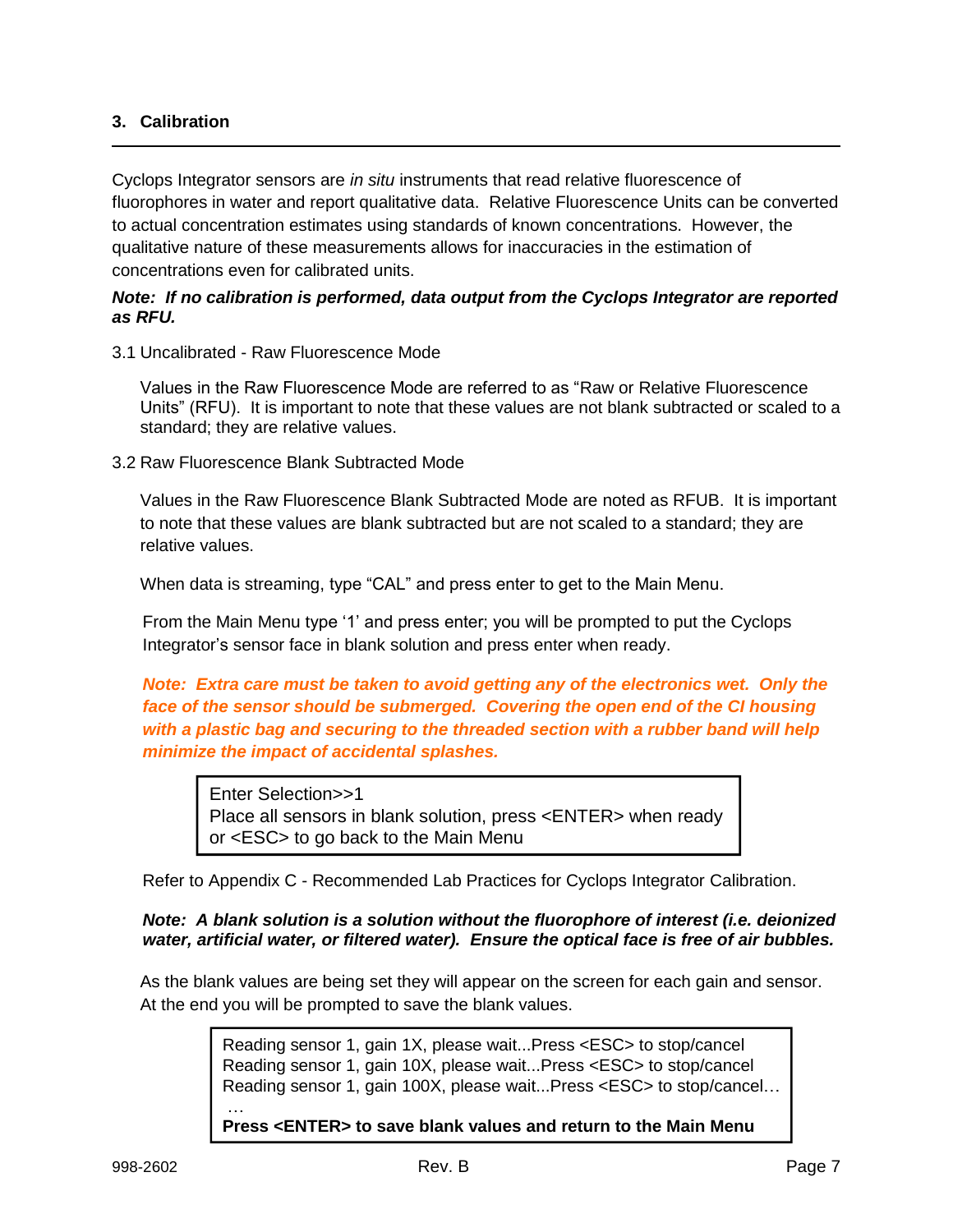From the Main Menu type '7' and press enter to exit and view the data stream. Data will now be displayed as blank corrected relative fluorescence units.

3.3 Direct Concentration Mode

Values reported in the Direct Concentration Mode are blank subtracted and scaled to a standard solution that has a predetermined concentration estimate. The steps below will ensure values are reported as Blank Subtracted Concentrations. See Appendix C for Recommended Lab Practices.

When data is streaming, type "CAL" and press enter to get to the Main Menu.

Following the same initial step as in the previous section for RFUB mode, from the Main Menu type '1' and press enter; you will be prompted to put the Cyclops Integrator's sensor face in blank solution and press enter when ready.

*Note: Extra care must be taken to avoid getting any of the electronics wet. Only the face of the sensor should be submerged. Covering the open end of the CI housing with a plastic bag and securing to the threaded section with a rubber band will help minimize the impact of accidental splashes.*

> Enter Selection>>1 Place all sensors in blank solution, press <ENTER> when ready or <ESC> to go back to the Main Menu

Once all the blank values are set you will be prompted to save the blank values and return to the Main Menu.

Next, from the Main Menu enter the number desired to go to a specific sensor's calibration menu. For example, select '2' from the Main Menu to Calibrate Sensor 1 using a 100ppb liquid standard.

| 1. Set Blank for All Sensors |  |
|------------------------------|--|
|------------------------------|--|

- 2. Calibrate Sensor 1
- 3. Calibrate Sensor 2
- 4. Calibrate Sensor 3
- 5. Report Calibration Values
- 6. Clear All Calibrations
- 7. Exit Program

From the Sensor Menu type '2' and press enter; you will be prompted to enter the Calibration Value. Type in the calibration standard's concentration value. Then read the calibration standard solution using the Cyclops Integrator by placing the Cyclops Integrator's sensor face in the calibration solution and pressing enter. Press enter to save the calibration.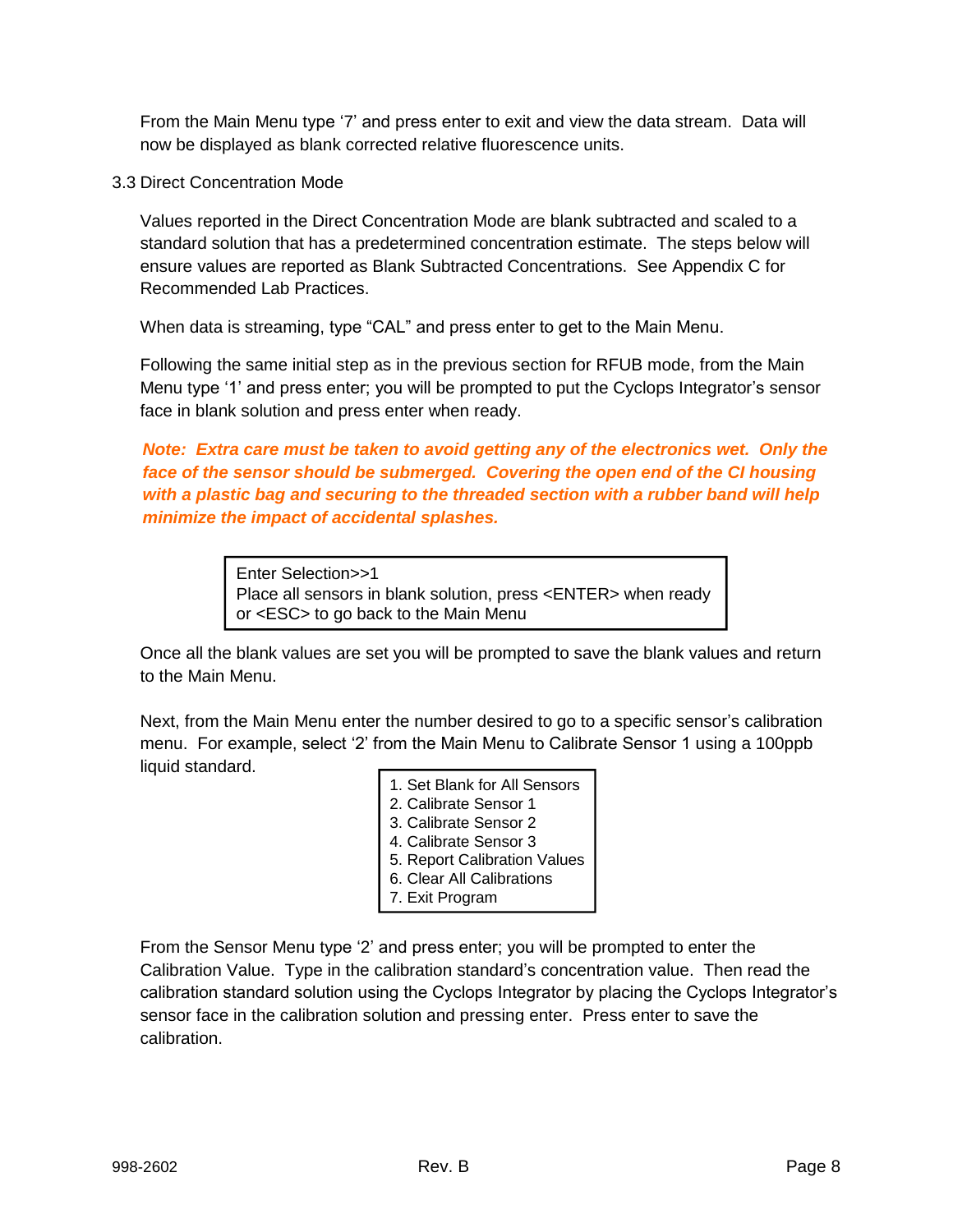1. Set Blank for Sensor 1 (if not already set) 2. Set Calibration Value for Sensor 1 3. Clear Blank and Calibration Values for Sensor 1 4. Return to Main Menu Enter Selection>>2 Enter Calibration Value then press <ENTER>: 100 Place the CI sensor face in the calibration solution, press <ENTER> when ready Reading sensor 1, gain 1X, please wait...Press <ESC> to stop/cancel Reading sensor 1, gain 10X, please wait...Press <ESC> to stop/cancel Reading sensor 1, gain 100X, please wait...Press <ESC> to stop/cancel Press <ENTER> to save calibration values and return to the Main Menu

You can repeat these steps for the other sensors.

From the Main Menu type '7' and press enter to exit and view the data stream. Data from the calibrated sensors are now reported as concentration estimates.

3.4 Reporting Calibration Values.

Type "CAL" and press enter to get to the Main Menu. From the Main Menu type '5' and press enter; the Calibration Values for all the sensors will be shown.

> Enter Selection>>5 Sensor 1 Blanks: x100 = 1163 RFU, x10 = 133 RFU, x1 = 169 RFU Calibration Value  $0.00 = 1167$  RFU Sensor 2 Blanks:  $x100 = 0$  RFU,  $x10 = 0$  RFU,  $x1 = 0$  RFU Calibration Value  $0.00 = 0$  RFU Sensor 3 Blanks:  $x100 = 0$  RFU,  $x10 = 444$  RFU,  $x1 = 451$  RFU Calibration Value  $100.00 = 35892$  RFU Press <ENTER> to return to the Main Menu

3.5 Clearing all Calibration Values.

Type "CAL" and press enter to get to the Main Menu. From the Main Menu type '6' and press enter; you will be prompted if you want to clear the calibration values for all the sensors.

Enter Selection>>6 This will clear the calibration values for all Sensors, are you sure? (Y/N): y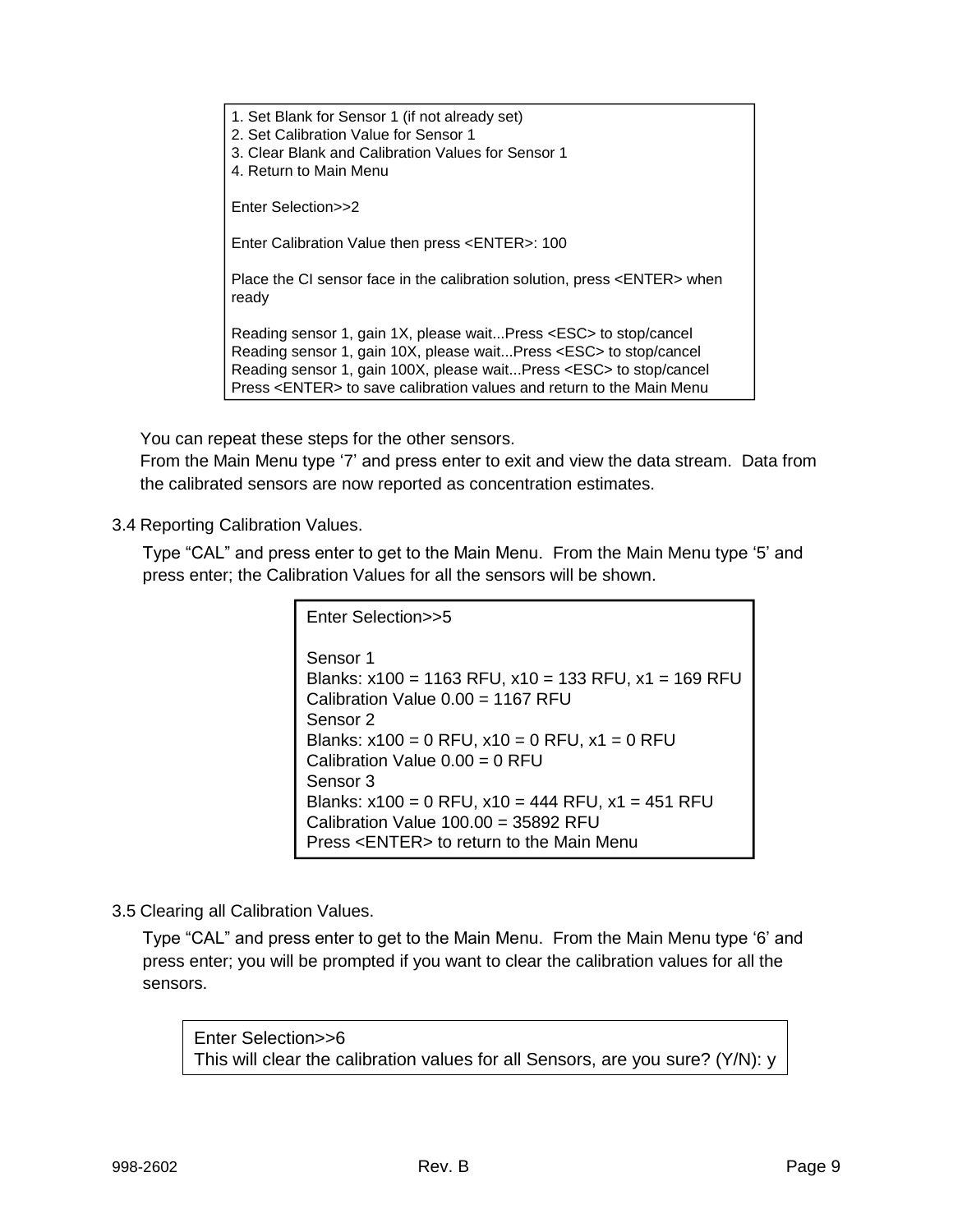### **4. Integration**

Once the Cyclops Integrator sensors have been tested and/or calibrated you can proceed with integration into your third party platform.

Refer to the power requirements in Attachment A to make sure that your system is set up correctly.

Refer to the Wiring Guide in Attachment B for the correct wiring configuration.

Three seconds after power is supplied to the instrument, data will stream at once per second.

The Cyclops Integrator is available in configurations with and without a watertight housing. Bevels are provided on the face of the instrument to match the exterior contours of a cylindrical vessel.

If no watertight housing is supplied, the customer is responsible for supplying a housing that is watertight and for using the Cyclops sensors at a depth and pressure that is rated appropriately for the sensors installed no more than 1000 meters.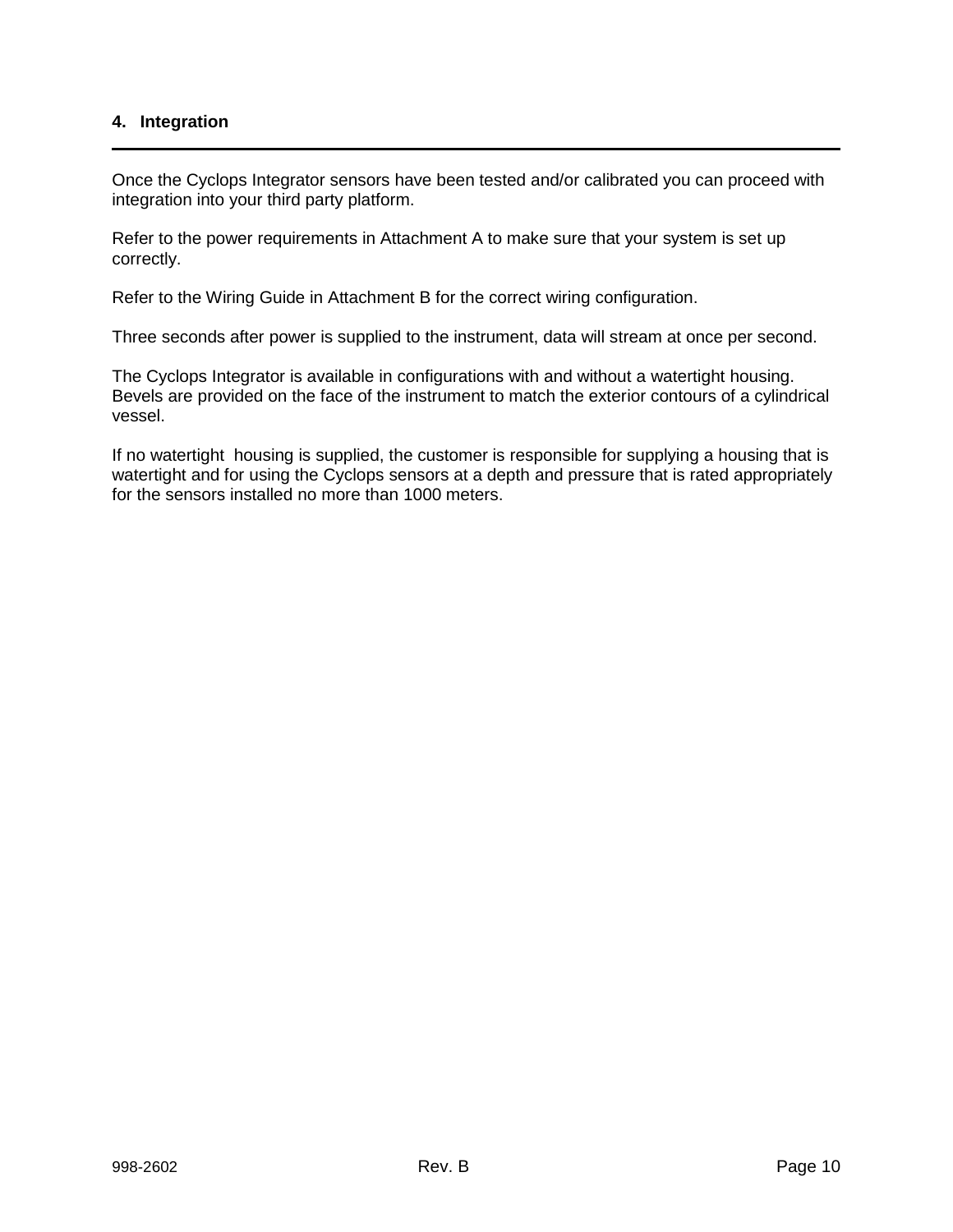#### 5.1 Maintenance

5.1.1 Rinsing

The Cyclops Integrator optical face should be rinsed or soaked in fresh water following each deployment, ideally until it is completely clean again.

If an open instrument is to be stored, please keep in a warm, dry location to avoid moisture accumulation around the optics. Excess moisture in the air may condense on the optics when deployed in cool water, which could affect the data.

*Note: Extra care must be taken to avoid getting any of the electronics wet. Only the face of the sensor should be submerged. Covering the open end of the Cyclops Integrator housing with a plastic bag and securing to the threaded section with a rubber band will help minimize the impact of accidental splashes.*

5.1.2 Care for the optics

The optical window should be visually inspected after each deployment following a soaking in fresh water. If cleaning is needed, use optical tissue to clean the window with soapy water or ethanol/isopropanol



*Note: The Cyclops should NOT come in contact with any organic solvents (i.e. acetone) or strong acids and bases.*

#### 5.2 Warranty Terms

Turner Designs warrants the Cyclops Integrator and accessories to be free from defects in materials and workmanship under normal use and service for a period of 12 months from the date of shipment from Turner Designs with the following restrictions:

- Turner Designs is not responsible for replacing parts damaged by accident or neglect. Your instrument must be installed according to instructions in the User's Manual. Damage from corrosion is not covered. Damage caused by customer modification of the instrument is not covered.
- This warranty covers only Turner Designs products and is not extended to equipment used with our products. We are not responsible for incidental or consequential damages, except in those states where this limitation is not allowed. This warranty gives you specific legal rights and you may have other rights which vary from state to state.
- Damage incurred in shipping is not covered.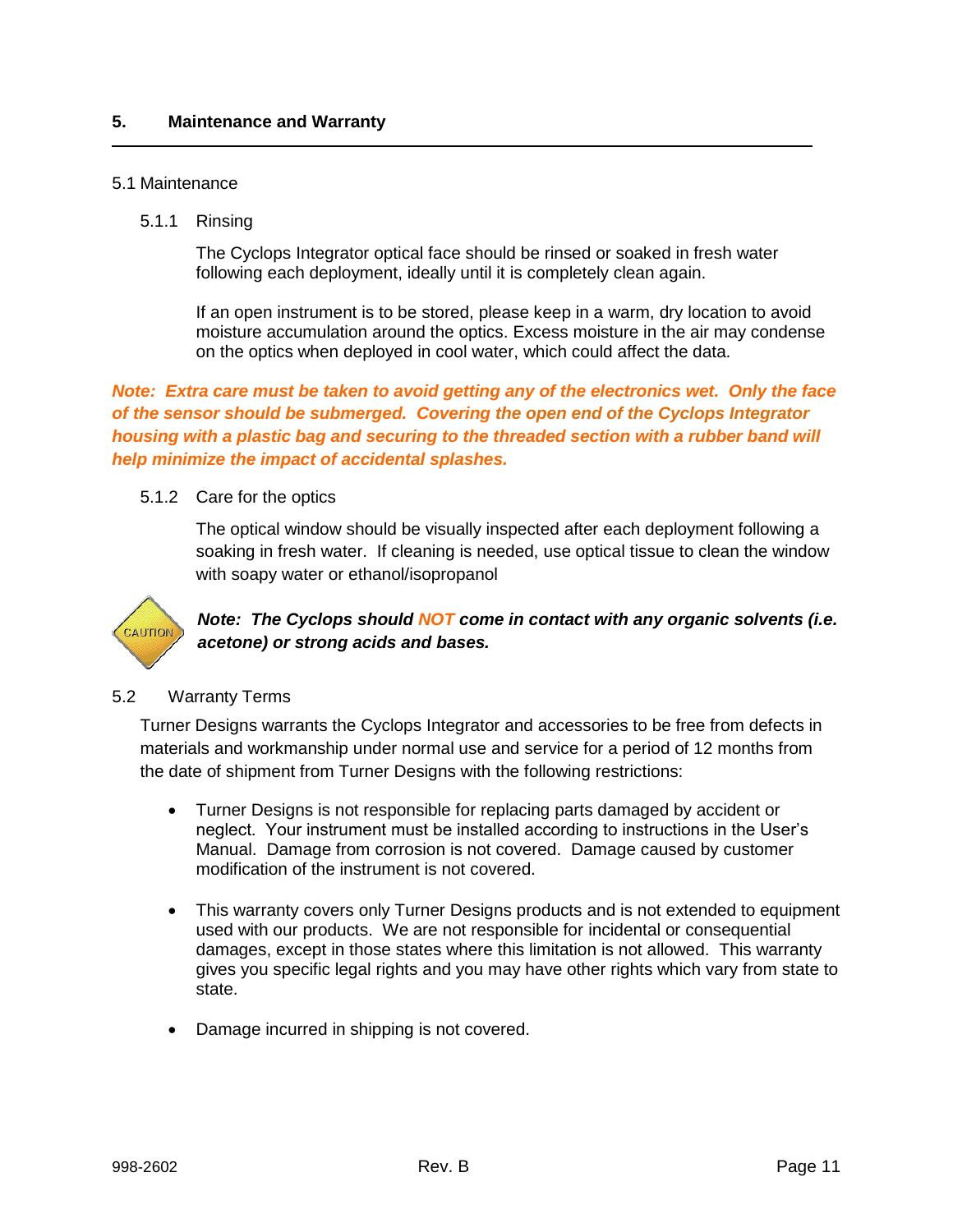5.3 Warranty Service

To obtain service during the warranty period, the owner shall take the following steps:

1. Write, email or call Turner Designs Technical Support and describe as precisely as possible the nature of the problem.

**Phone:** 1 (877) 316-8049

**Email:** [support@turnerdesigns.com](mailto:support@turnerdesigns.com)

- 2. Carry out any adjustments or tests as suggested by Technical Support.
- 3. If proper performance is not obtained you will be issued a Return Materials Authorization number (RMA) to reference. Package the unit, write the RMA number on the outside of the shipping carton, and ship the instrument, prepaid, to Turner Designs. If the failure is covered under the warranty terms the instrument will be repaired and returned free of charge, for all customers in the contiguous continental United States.

For customers outside of the contiguous continental United States who purchased equipment from one of our authorized distributors, contact the distributor. If you purchased directly, contact us. We will repair the instrument at no charge. Customer pays for shipping, duties, and documentation to Turner Designs. Turner Designs pays for return shipment (custom duties, taxes and fees are the responsibility of the customer).

5.4 Out-of-Warranty Service

Follow steps for Warranty Service as listed above. If Technical Support can assist you by phone or correspondence, we will be glad to, at no charge. Repair service will be billed on a fixed price basis, plus any applicable duties and/or taxes. Shipment to Turner Designs should be prepaid. Your bill will include return shipment freight charges.

#### **Address for Shipment:**

Turner Designs, Inc. 1995 N. 1<sup>st</sup> Street San Jose, CA 95112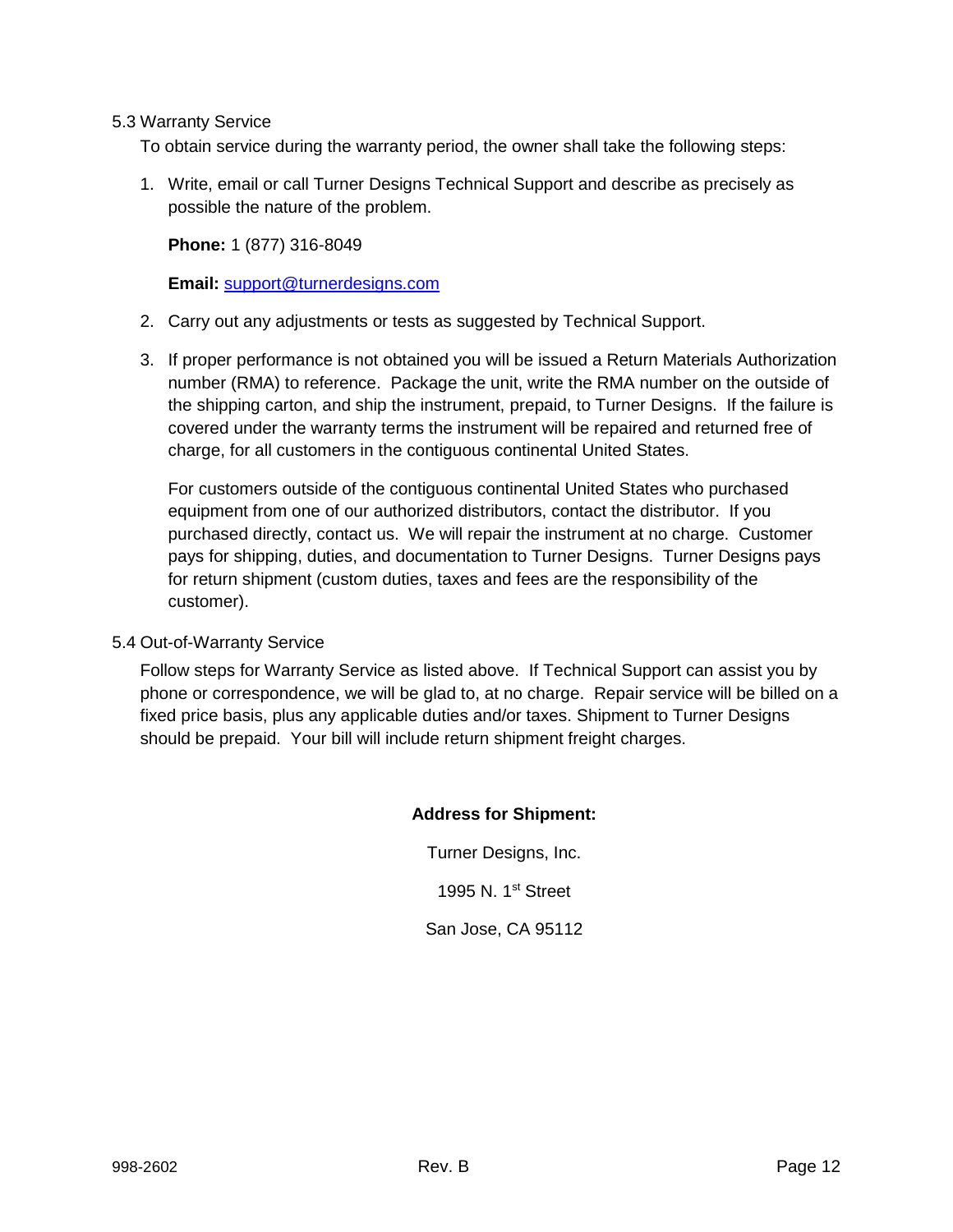# **A. Specifications**

| <b>Cyclops Integrator Sensor Control Board</b> |                       |  |  |
|------------------------------------------------|-----------------------|--|--|
| Minimum Power Supply                           | 12-30V; 3W            |  |  |
| Maximum Current Draw with 3 sensors            |                       |  |  |
| - Operational                                  | $~\sim$ 80mA          |  |  |
| Data Output                                    | RS232 (ASCII)         |  |  |
| Sample Interval                                | 1 second              |  |  |
| <b>Baud Rate</b>                               | 9600                  |  |  |
| Diameter                                       | $<$ 3 inches (7.7 cm) |  |  |
| Height without sealed housing                  | 1.625 inches (4.1 cm) |  |  |
| Height with sealed housing                     | 3.15 inches (8 cm)    |  |  |
| <b>Sensors</b>                                 |                       |  |  |
| <b>Operational Temperature</b>                 | -2 to 50 $^{\circ}$ C |  |  |
| Depth Options                                  | 0 to 1000 meters      |  |  |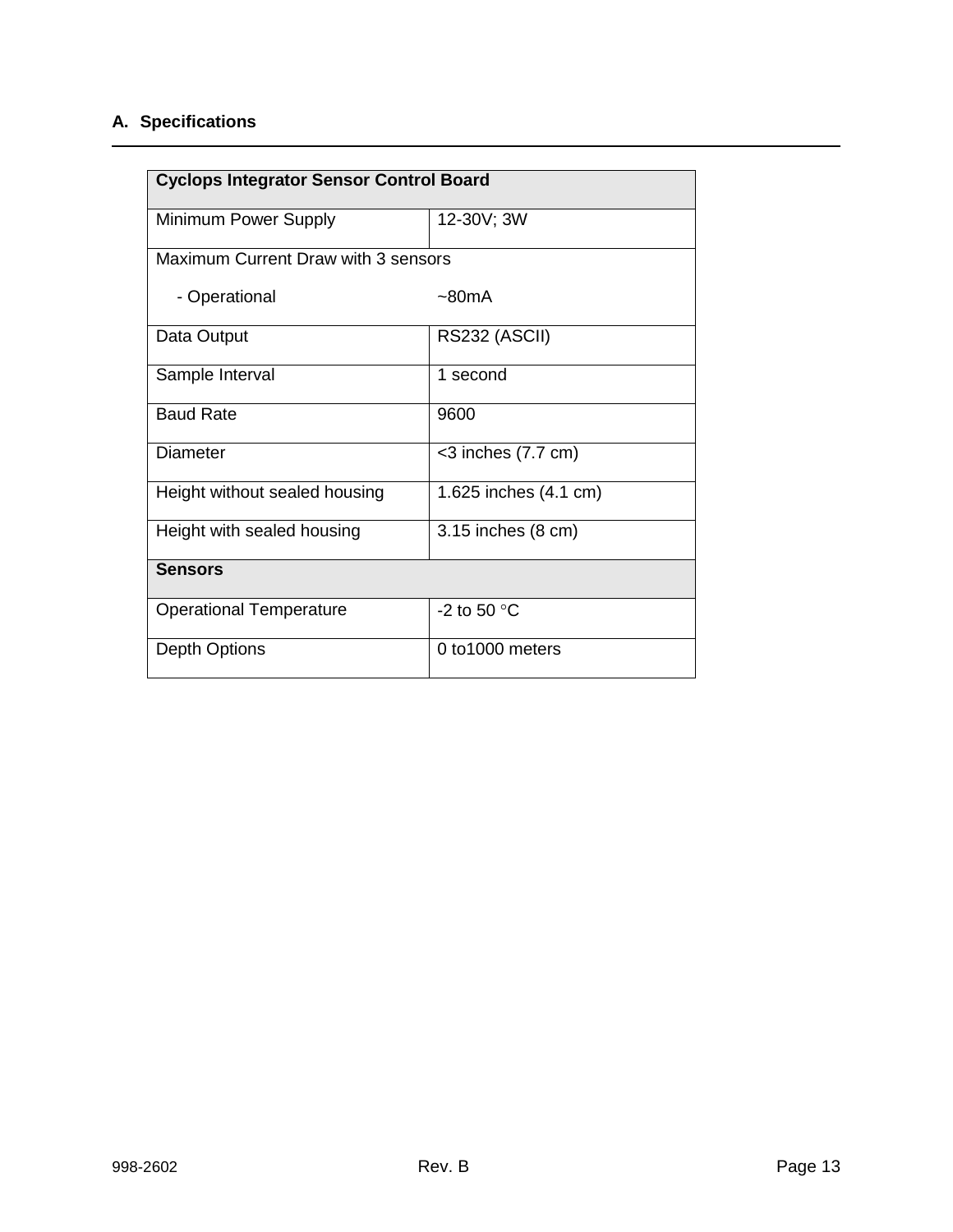# **B. Wiring Guide**

| <b>Pin Out</b> | <b>Interface</b>   | <b>Firmware Updating</b> |
|----------------|--------------------|--------------------------|
| 1              | POWER $(+)$        | POWER $(+)$              |
| 2              | POWER (-)          | POWER (-)                |
| 3              | <b>RX</b>          | <b>RX</b>                |
| $\overline{4}$ | <b>DIGITAL GND</b> | <b>DIGITAL GND</b>       |
| 5              | <b>TX</b>          | <b>TX</b>                |
| 6              | <b>OPEN</b>        | <b>OPEN</b>              |
| $\overline{7}$ | <b>OPEN</b>        | DTR & DSR                |
| 8              | <b>OPEN</b>        | RTS & CTS                |
| 9              | <b>OPEN</b>        | <b>OPEN</b>              |

ASCII output

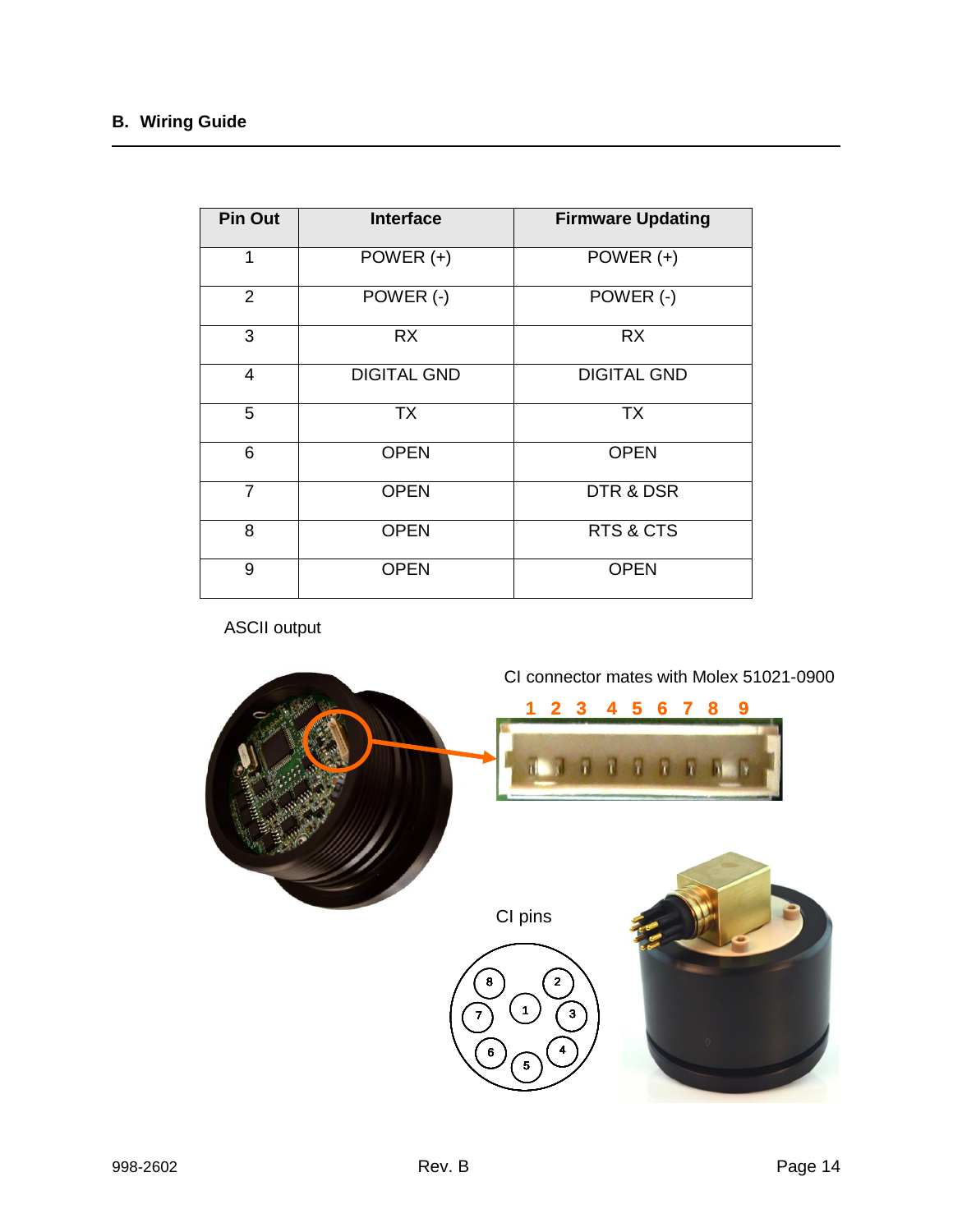## **C. Recommended Lab Practices for Cyclops Integrator Calibration**

The following steps will improve the accuracy and repeatability of your measurements, especially at low concentration levels:

*Note: Extra care must be taken to avoid getting any of the electronics wet. Only the face of the sensor should be submerged. Covering the open end of the CI housing with a plastic bag and securing to the threaded section with a rubber band will help minimize the impact of accidental splashes.*

- 1. Use a non-fluorescent container for your water samples. *Note: Plastic may fluoresce and interfere with the sample's fluorescence.*
- 2. If using a glass container, place the container on a non-reflective black surface.
- 3. Ensure that the sensor is more than 3 inches above the bottom of the container.
- 4. Ensure that the sensor is in the center of the container and has more than 2 inches clearance between the circumference of the sensor and the inside surface of the beaker.



- 5. Ensure the optical face of the sensor is fully submerged in solution.
- 6. Check that the optical face is free from air bubbles..
- 7. To obtain consistency between measurements, place sensor at exactly the same height for each sample. This is easily done using a lab stand with an adjustable ring secured to the sensor cap.